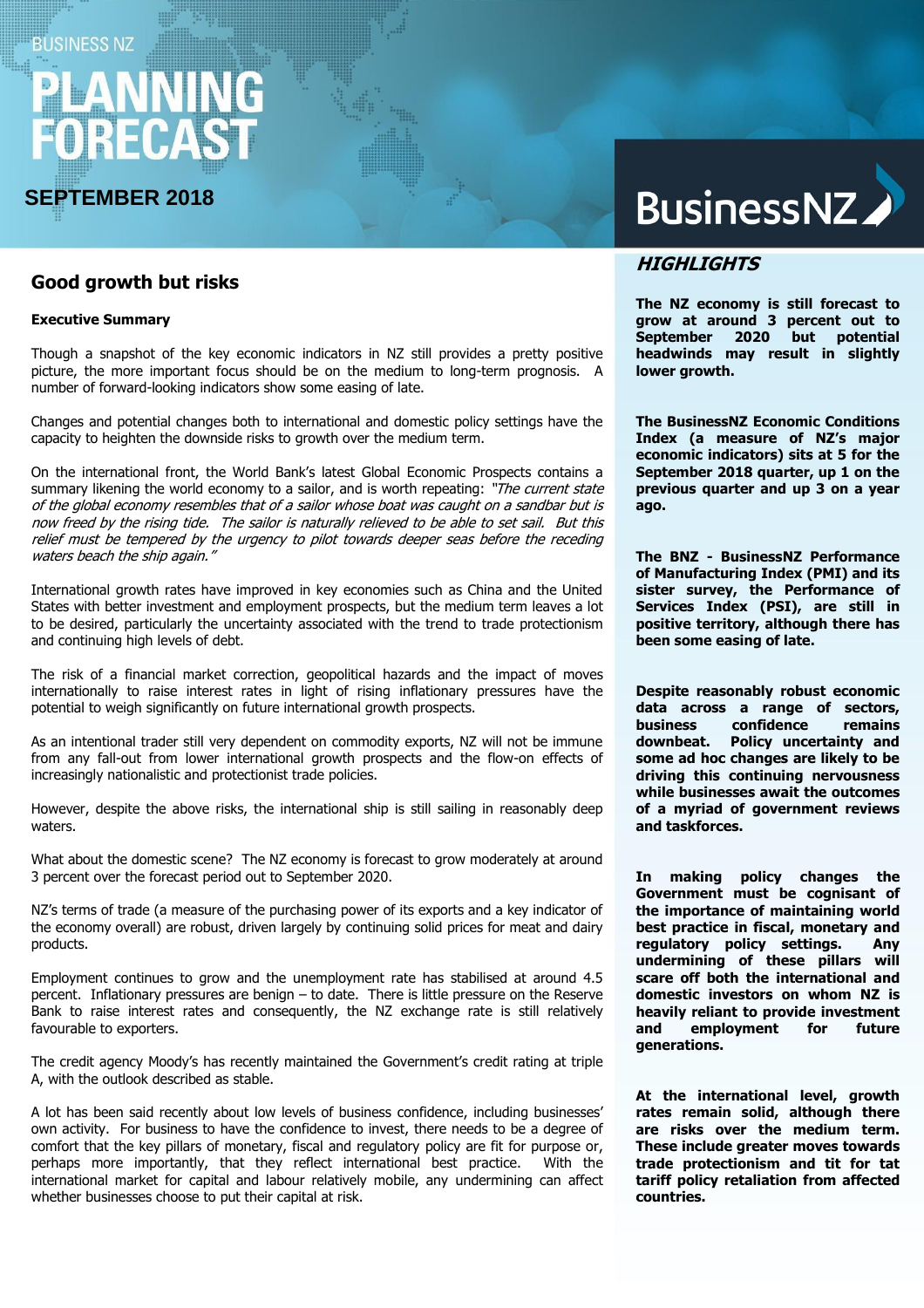#### **PART 1: THE NZ ECONOMY – WHERE ARE WE NOW?**

#### **BusinessNZ Economic Conditions Index (ECI)**

The overall BusinessNZ Economic Conditions Index (a measure of NZ's major economic indicators) sits at 5 for the September 2018 quarter, up 1 on the previous quarter and up 3 on a year ago.<sup>1</sup>



Source: BusinessNZ

Data in the ECI is broken into four key sub-groups:

- Economic growth/performance indicators
- Monetary policy/pricing indicators
- Business/consumer confidence indicators
- Labour market indicators

Of the ECI sub-groups:

**Economic growth/performance indicators sit at 3 for the September 2018 quarter**, down 2 on the previous quarter but up 4 on a year ago. New Zealand's terms of trade remain close to record levels on the back of still solid world commodity prices, including for dairy, beef, lamb and horticultural products.

**Monetary policy/pricing indicators sit at 0 for the September 2018 quarter**, up 1 on the previous quarter and up 3 on a year ago. Domestic inflation remains under firm control although internationally, inflationary pressures are slowly rising, the consequence of an improved world economy.

**Business/consumer confidence indicators sit at 1 for the September 2018 quarter**, up 2 on the previous quarter and the same as a year ago. Business confidence remains downbeat while consumer confidence continues to slip and is now around its long-run average.

**Labour market indicators sit at 1 for the September 2018 quarter**, the same as the previous quarter and down 4 on a year ago. Employment continues to edge up and unemployment has stablished at low levels. Declines in net migration from historical peaks and slowing job ads will dampen future labour force growth.

 $1$  The ECI tracks over 30 indicators on a quarterly basis. The overall index value for any particular quarter represents the net balance of the indicators (generally the number increasing minus the number decreasing) thus providing an overall measure of performance. In general, increases in an indicator are seen as positive (e.g. growth in GDP or employment) and declines as negative. However, this is not always the case; for example, declines in unemployment are seen as positive and increases as negative. The results for the September quarter 2018 are estimates based on available information to date.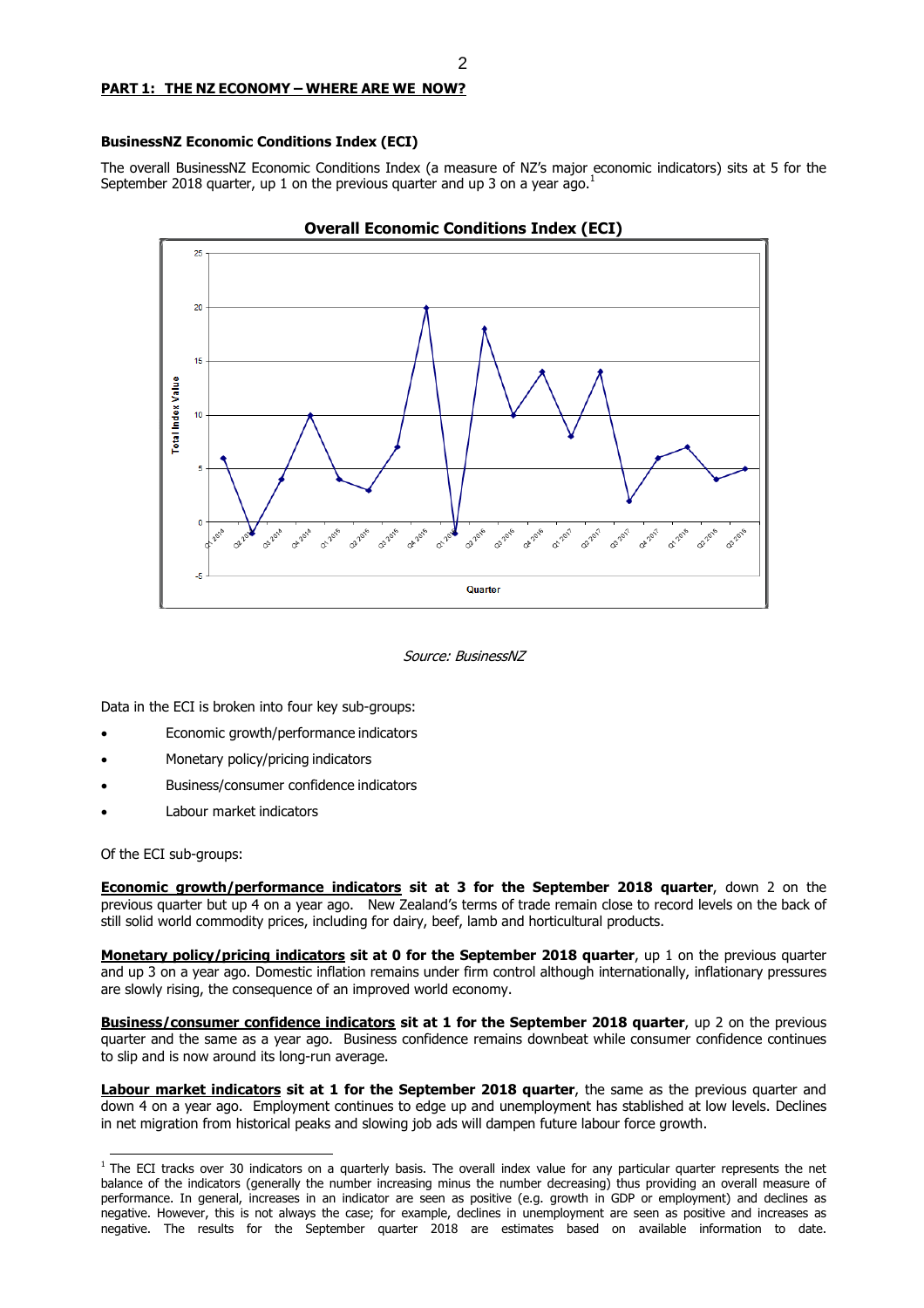#### **PART 2: THE NZ ECONOMY – WHERE ARE WE HEADING**

#### **1.1 Economic growth (GDP) – softening ahead?**

Many key economic indicators remain on the positive side of the ledger, although a number of risks (both domestically and internationally) could take the shine off what is still a reasonably positive outlook for economic growth. The NZ economy is forecast to grow moderately, averaging around 3 percent out to September 2020 (see below).

NZ's terms of trade (a measure of the purchasing power of its exports and a key indicator of the state of the economy overall) are still close to an all-time high, driven largely by higher meat and dairy prices.

Employment continues to grow and the unemployment rate has stabilised at around 4.5 percent. Inflationary pressures remain benign. There is little pressure on the Reserve Bank to raise interest rates and consequently, the NZ exchange rate remains relatively favourable to exporters.

Notwithstanding a reasonably positive outlook, there are a number of risks that need to be factored in, both from a domestic and international perspective.

According to the International Monetary Fund (IMF) World Economic Outlook Update (July 2018), global growth is projected to reach 3.9 percent in 2018 and 2019, in line with earlier forecasts. But growth expansion is becoming less even, and risks to the IMF outlook are mounting.



The J.P Morgan Global Manufacturing PMI, measuring the performance of global manufacturing, remains in positive territory, although there has been a slight lowering in growth as outlined in the graph below.



Though the Index posted a 21-month low of 52.5 in August 2018, down from 52.8 in July, the headline PMI has stayed above the neutral 50.0 mark for 30 consecutive months and is currently still above its long-term average of 51.5.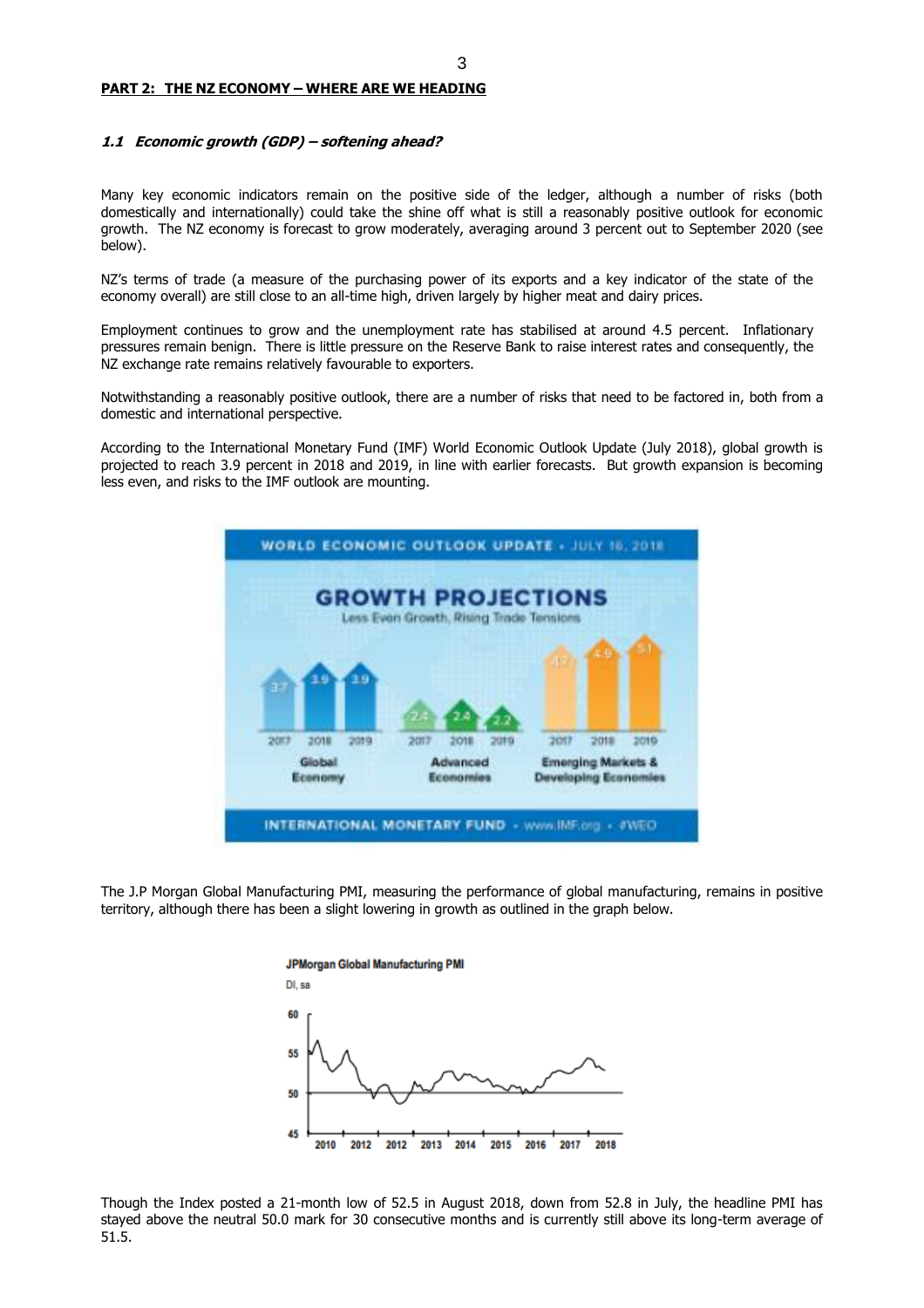International risks:

- International growth rates have improved in key economies such as China and the United States, with better investment and employment prospects, but medium-term prospects leave a lot to be desired, particularly given the uncertainty associated with moves by trading nations towards trade protectionism and retaliatory action.
- The risk of a financial market correction, geopolitical hazards and the effect of moves internationally to raise interest rates in light of rising inflationary pressures have the potential to weigh significantly on future international growth prospects.
- The potential for a national and international share-market correction, along with rising interest rates, to increase cost structures and uncertainty, adversely affecting company earnings.

International trade is a moveable feast at present with President Trump's desire to reposition the USA to get better trade deals, using the imposition of tariffs left, right and centre to achieve that end. That is resulting in tit for tat tariffs with all countries involved, but mainly China and the EU, ratcheting up the retribution.

Though New Zealand is not directly in the firing line (other than for steel and aluminum), President Trump's moves to subsidise US agriculture to shield its farmers from trade war tariffs could have a negative longer-term impact. Subsidies not only tend to lead to oversupply and stockpiling, thereby depressing international commodity prices, but are also hard for future politicians to remove. Ironically, US agriculture groups are not asking for this sort of support; they would prefer a level playing field for their exports.

On the positive side, the Trump style of negotiation seems to have lit a fire under the rest of the world that still favours open markets and low tariffs, leading to a redoubling of the effort to achieve high-quality rules-based FTAs. New Zealand is benefiting from this move with potential trade deals with the EU, Pacific Alliance and the UK getting better and quicker traction than they would have otherwise.

Notably, South Korea is lining up to be a new addition to the CPTPP – which New Zealand is currently processing through the parliamentary system.

Domestic risks:

- As an international trader still very dependent on commodity exports, NZ will not be immune from the potential fall-out associated with lower international growth prospects and the flow-on effects of increasingly nationalistic and protectionist trade policies.
- For the agricultural community, the (downside) risks are more likely to be related to domestic, rather than international, policy settings. For example, the sector will keenly assess any proposals coming out of the Tax Working Group for their environmental impact, such as wealth and/or environmental taxes. The final report is due around February 2019, with the interim report relatively benign. Increased restrictions on land use (particularly in the rural sector) may also undermine confidence to invest in that sector.
- Fonterra's recent downgrade in the forecast payout for the 2018/19 season by 25 cents to \$6.75kgMS will likely have a limited effect on confidence, although the cancellation of the dividend payout for the remainder of the year has seen the Fonterra Shareholder Fund take a bit of a hit on the NZX. Increased Mycoplasma bovis reporting will also be unsettling, the chances of eradication being increasingly remote.
- Outcomes from the numerous Taskforces and Working Groups set up to examine a wide range of issues from tax, monetary policy, local government funding, health and social policy to "fair pay" agreements. The jury is out on whether these will produce consistent policy, promoting increased business competitiveness.
- Net migration numbers, while still high, are continuing to decline from the record levels achieved a year ago. A further significant decline could reduce the demand of goods and services and, also importantly, the supply of labour on which many businesses depend.
- A great deal has been said recently about low levels of business confidence, including businesses' own activity. Uncertainty is part and parcel of doing business. The key is to ensure government policies do not unduly add to the normal market risks that businesses face every day when producing goods and services for both domestic and international markets.
- There is also the potential risk of individuals, households, and businesses seeking government (taxpayer) funding for pet projects, thereby transferring risk from businesses to taxpayers if ventures fail.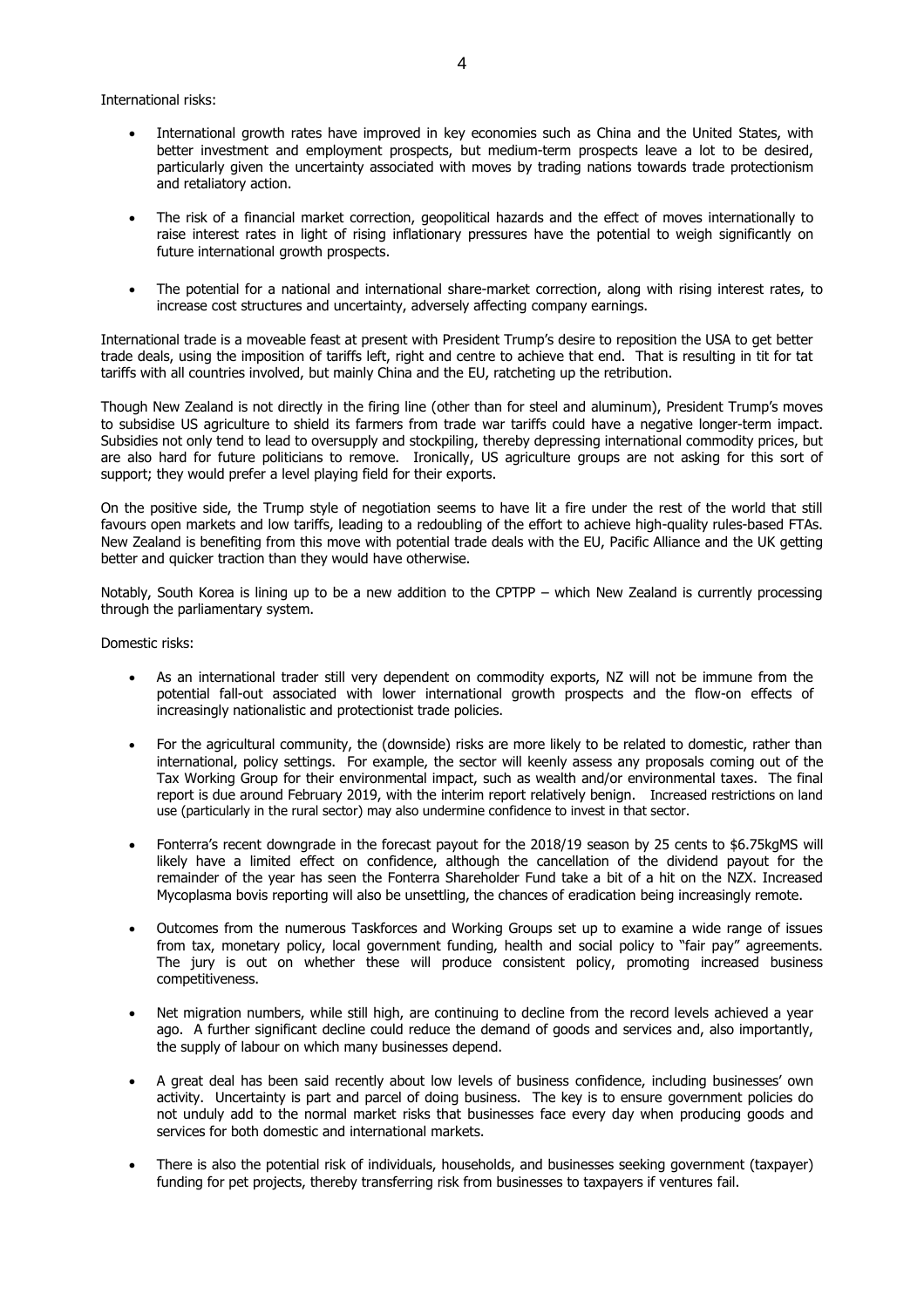For businesses to have the confidence to invest, they need a degree of comfort that the key pillars of monetary, fiscal and regulatory policies are fit for purpose or, perhaps more importantly, that they reflect international best practice. With the international market for capital and labour relatively mobile, any undermining can affect whether businesses choose to put their capital at risk.

#### **Forecasts: Real GDP percent Growth**

|                | <b>Years Ending</b>        |     |     |  |  |
|----------------|----------------------------|-----|-----|--|--|
|                | Sep 19<br>Sep 20<br>Sep 18 |     |     |  |  |
| <b>Highest</b> | 2.8                        | 3.1 | 3.0 |  |  |
| Average        | 2.8                        | 3.1 | 2.9 |  |  |
| Lowest         | 2.8                        | 3.0 | 2.7 |  |  |

Source: ASB, BNZ and Westpac

#### **1.2 Monetary conditions – Reserve Bank changes on the way**

On the domestic front, proposed changes to the Reserve Bank Act 1989 are making their way through Parliament via the Reserve Bank of New Zealand (Monetary Policy) Amendment Bill currently before the Finance and Expenditure Select Committee.

The Bill has two main objectives, namely to:

- 1. Amend current monetary policy objectives to require consideration of maximum sustainable employment alongside price stability in monetary policy decision-making; and
- 2. Institute a monetary policy committee (MPC) to make decisions on monetary policy.

BusinessNZ has been a strong advocate over many years of the 1989 Reserve Bank Act's overriding objective of price stability and independent decision making, with responsibility for monetary policy decisions resting with the Reserve Bank Governor.

A number of reviews of the Reserve Bank Act, including the latest Independent Expert Advisory Panel to the Minister of Finance (March 2018), have found the Reserve Bank has served NZ well over the years. Indeed, a number of papers have upheld the Bank's independence and its clear focus on price stability as being in line with world best practice.

BusinessNZ is concerned that the addition of a "maximum sustainable employment" objective alongside the price stability objective has the potential to muddy the waters when it comes to what monetary policy can actually achieve. Employment outcomes are the result of many factors; beyond the very short term, monetary policy settings are unlikely to have any material impact.

The Expert Advisory Panel Report to the Minister of Finance (May 2018) appears at least to acknowledge this fact by stating that:

"Monetary policy is not, however, a primary determinant of the level of full employment, which is largely determined by structural factors such as the level of skills in an economy, the tax system, and labour and product market regulations" (para 8, p.10).

Consultation on Phase 2 of the Reserve Bank Act Review will run from November 2018 until late January 2019. A consultation paper will be released covering the following topics:

- Overarching objectives of the Reserve Bank set out in legislation
- Institutional governance and decision making
- The case for and against separation of prudential supervision from the Reserve Bank
- The case for and against depositor protection (including the option of deposit insurance)
- Reconsidering the regulatory perimeter of bank regulation.

#### **Interest rates – locked down**

The 90-day bill rate is forecast to edge up slightly by September 2020 (see forecasts below).

At its last review, the Reserve Bank, as widely predicted given some current uncertainty both nationally and internationally, kept the OCR at 1.75 percent. There is little pressure at this stage to lift the rate, certainly the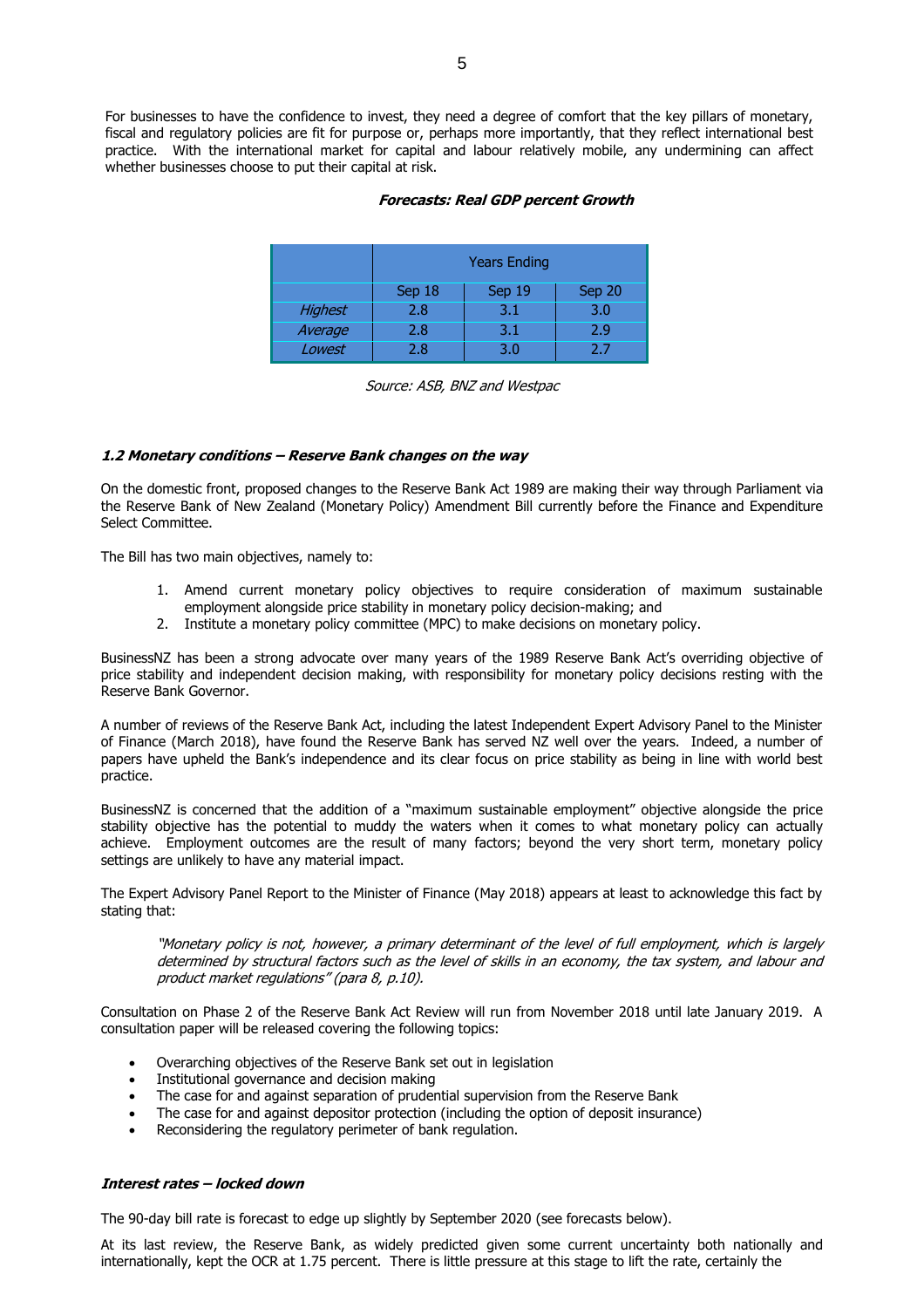majority – but not unanimous – view of the Institute of Economic Research's (NZIER's) Shadow Policy Board at its most recent review.

At the international level, an improvement in the global economy has seen a number of countries raise interest rates, albeit from a very low base. Rising interest rates resulted in a sell-off in equities markets earlier this year, particularly in the US, although key US equity indexes have since recovered the ground lost in February. However, the potential for trade wars in light of President Trump's trade policy measures is creating some volatility in international, and particularly US, equity markets.

For other countries, including the EU, moving towards more normalised interest rates and monetary policy settings is still some way off, with very low or even negative interest rates continuing to be the order of the day.

|                | Years ending               |     |     |  |  |
|----------------|----------------------------|-----|-----|--|--|
|                | Sep 18<br>Sep 19<br>Sep 20 |     |     |  |  |
| <b>Highest</b> | 2.0                        | 2.3 | 3.0 |  |  |
| Average        | 1.9                        | 2.1 | 2.6 |  |  |
| Lowest         | ∣q                         | 2.0 | 24  |  |  |

**Forecasts: Interest Rates (90-day bills)**

|  |  |  |  | Source: ASB, BNZ and Westpac |
|--|--|--|--|------------------------------|
|--|--|--|--|------------------------------|

#### **The NZ dollar – stable**

The \$NZ, on average, is expected to remain relatively stable over the period to September 2020 (see below).

Uncertainty over trade deals and uncertainty in general will impact on the currencies of countries such as NZ that depend largely on commodity-based exports.

The pattern in global currency markets over recent months has been for a strengthening in the US dollar against almost all currencies when the threat of trade wars raises its head – quite often over recent months.

The fortunes of the NZ dollar have generally been closely correlated within movements in world commodity prices, as can be seen from the relationship between the global dairy trade (GDT) and the NZDUSD (see below).



#### **Global Dairy Trade (GDT) v NZDUSD**

Other factors that may keep the NZ dollar stable include the Reserve Bank's clear signal of lower interest rates for longer, while continuing low levels of business confidence have also tended to weigh the NZ dollar down.

Notwithstanding the above, trying to predict the future value of the NZ dollar or any other currency is fraught. Some volatility is the name of the game at present.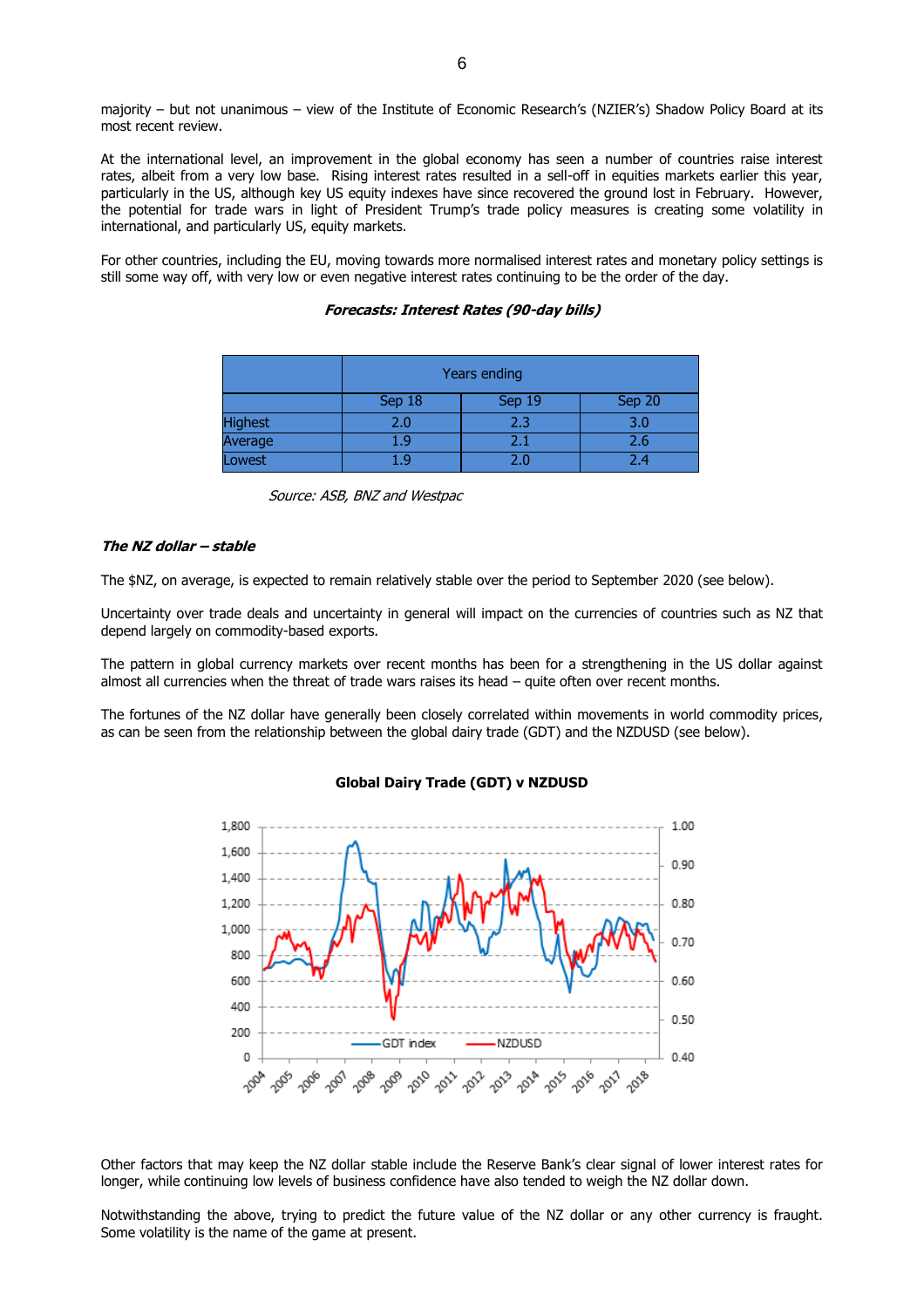#### **Forecasts: Exchange Rates**

| AUD (cents)    |        |        | USD (cents) |                |        |        |        |
|----------------|--------|--------|-------------|----------------|--------|--------|--------|
|                | Sep 18 | Sep 19 | Sep 20      |                | Sep 18 | Sep 19 | Sep 20 |
| <b>Highest</b> | 0.92   | 0.92   | 0.92        | <b>Highest</b> | 0.67   | 0.69   | 0.69   |
| Average        | 0.91   | 0.91   | 0.91        | Average        | 0.67   | 0.67   | 0.68   |
| Lowest         | 0.90   | 0.91   | 0.91        | Lowest         | 0.66   | 0.64   | 0.67   |

| <b>TWI</b>     |        |        |        |  |  |
|----------------|--------|--------|--------|--|--|
|                | Sep 18 | Sep 19 | Sep 20 |  |  |
| <b>Highest</b> | 72.4   | 72.1   | 72.0   |  |  |
| <b>Average</b> | 72.1   | 71.3   | 70.8   |  |  |
| <b>Lowest</b>  | 71.8   | 70.0   | 69.6   |  |  |

Source: ASB, BNZ and Westpac

#### **Inflation – stability rules to date**

Forecasts below show inflation likely to remain well within the Reserve Bank's target band of 1-3 percent to September 2020, although gradual rises cannot be ruled out. There are potential pressures from both tradable and non-tradable inflation.

On the tradable side, a continued improvement in the world economy is putting some, at this stage minor, upward pressure on commodity prices, while monetary policies across a range of countries are finally moving back toward more long-term normalised positions. In short, inflationary pressures, while still low internationally, have the potential to escalate over time, particularly as oil prices continue to ramp up in light of global demand.

The latest J.P Morgan Global Manufacturing PMI for August 2018 showed that in terms of global manufacturing costs, input cost inflation remained elevated in August, despite easing to a three-month low. Part of the rise in purchase prices was passed on to clients, leading to a further solid increase in average output prices.

A weaker NZ dollar is having some upward impact on the petrol prices facing motorists, while the specific Regional Fuel Tax introduced in Auckland on 1 July 2018 will add further to price increases.

Increases to the minimum wage for lower income earners may put some upward pressure on prices although in most industries, both domestic and international, the pressure will either see costs largely absorbed through greater productivity gains or households sourcing materials off-shore.

#### Downside pressures on inflation also exist.

Over recent years, global competition and innovation have allowed the development of better products and services at lower cost. Consequently, the old argument that as demand ratchets up, prices will rise does not necessarily hold now as it did in the past. Prices over a wide range of products and services are dropping, both in real and nominal terms, a significant shift away from the traditional assumption that generalised inflation is here to stay. Moreover, consumers have much more choice in where they can source their products, including the fact that on-line shopping is now a very fast and efficient method of obtaining goods and services.

House prices have largely stabilised, although there are pockets across the country where price rises are still significant.

Overall, the housing market is cooling faster than many have predicted as migration continues to ease, while the Government is considering a number of policy changes that have, or will potentially have, a sobering effect on house price inflation. These include loss ring fencing, extension of the bright line test, and any changes to the tax treatment of housing that might come out of the Tax Review, such as some form of capital gains tax.

Net long-term migration numbers have trended down after the record number of people coming into the country over the last few years and this will continue to take some of the pressure off both the housing market and general demand. But the Government's decision to stop foreigners buying property in NZ is likely to have little effect on house prices.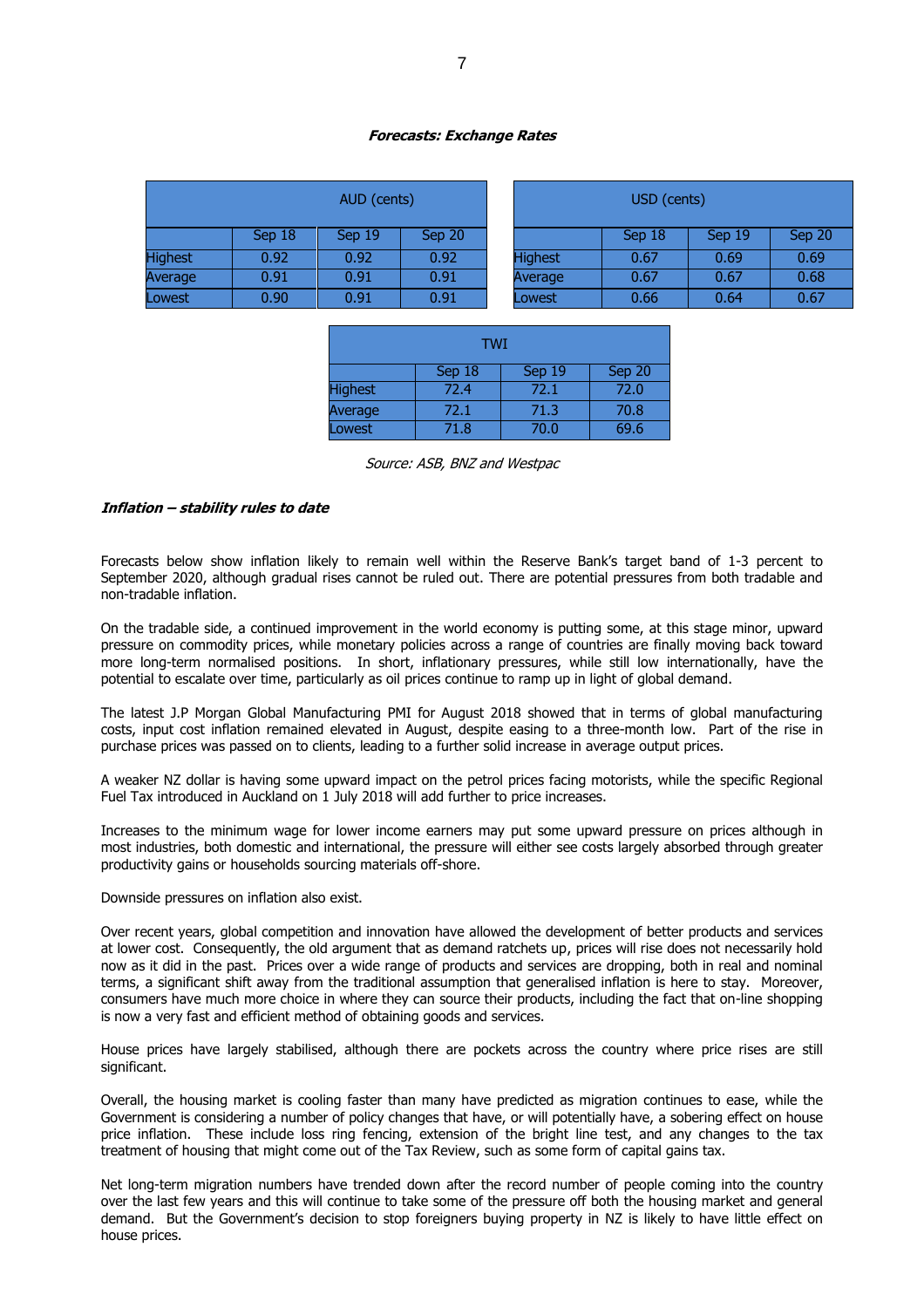Given all the above, the factors potentially driving inflationary pressures up closely align with the factors driving inflationary pressures down. Therefore, it is unlikely the Reserve Bank will be moving on interest rates, either up or down, for some time.

#### **Forecasts: Percent Change in Inflation (CPI)**

|                | <b>Years Ending</b>        |     |     |  |  |  |
|----------------|----------------------------|-----|-----|--|--|--|
|                | Sep 18<br>Sep 20<br>Sep 19 |     |     |  |  |  |
| <b>Highest</b> | $1.8\,$                    | 2.2 | 2.1 |  |  |  |
| Average        | 17                         | 1.9 | 1.8 |  |  |  |
| Lowest         |                            | l.6 | Ιh  |  |  |  |

Source: ASB, BNZ and Westpac

#### **1.3 Business activity and consumer confidence**

#### **Business activity and business confidence – mixed messages**

Though a number of business activity indicators are still relatively solid, business confidence remains in the doldrums with little uplift since the post-election drop-off last year.

Key quantitative indicators, such as the latest BNZ-BusinessNZ Performance of Manufacturing Index (PMI) and its sister survey, the Performance of Services Index (PSI), remain in expansion mode but the level of expansion has continued to ease over recent months. On the other hand, business confidence remains at historically low levels not seen since the global financial crisis (GFC) a decade ago.

Perhaps more importantly, businesses' view of their own activity levels, while stable, is still low by historical standards. Some commentators have rightly said that confidence has often fallen post-election in the past, but that businesses continue to be concerned about their own business prospects is worrying given the relatively close connection between firms' own prospects and economic growth over time. The other worrying factor is that this concern is evident over a wide range of surveys on business sector confidence, tending to negate any bias factors associated with any particular survey.

There will likely be a range of reasons for such business community pessimism, not least the uncertainty over policy direction and the ad hoc changes mentioned earlier in this report.

Much has been said recently about low levels of business confidence, including businesses' own activity. Uncertainty is part and parcel of doing business. The key is to ensure government policies do not unduly add to the normal market risks that businesses face every day when producing goods and services for both the domestic and international markets.

For businesses to have the confidence to invest, they need a degree of comfort that the key pillars of monetary, fiscal and regulatory policy are fit for purpose or, perhaps more importantly, that they reflect international best practice. Any undermining of these pillars can affect whether businesses will elect to put their capital at risk. At the end of the day, the international market for both capital and labour is highly mobile.

The New Zealand Institute of Economic Research's (NZIER) latest Quarterly Survey of Business Opinion (QSBO) shows headline business confidence and measures of businesses' own activity falling in the June 2018 quarter, while the ANZ's monthly Business Outlook (August 2018) shows the deteriorating trend continuing into July, although business' own activity levels stabilised at historically low levels.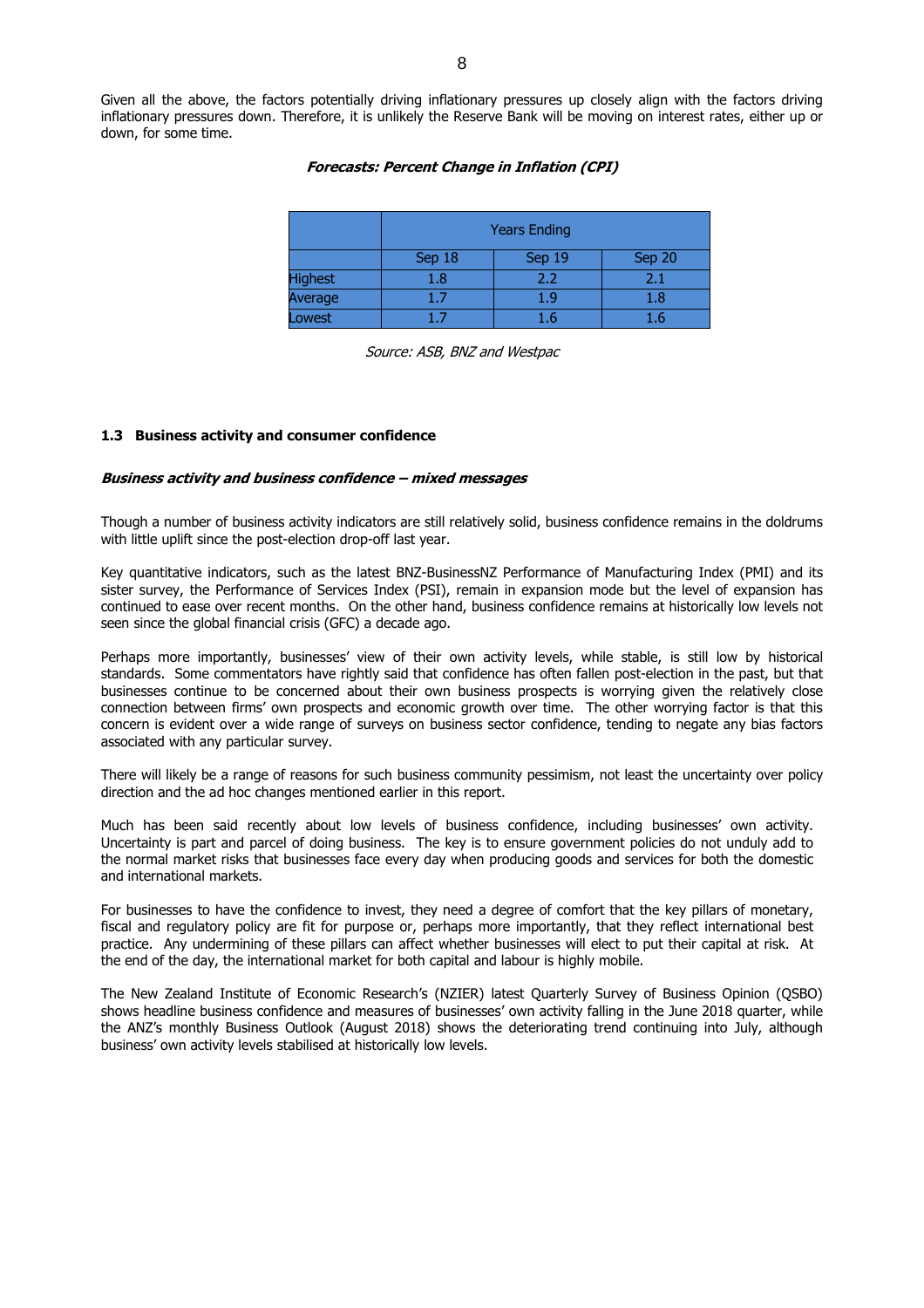

A net 50 percent of businesses are pessimistic about the year ahead, down a further 5 points from July. Firms' views of their own activity have stablished at a net 4 percent expecting an improvement, well below the long-term average of +27 percent.

The seasonally adjusted BNZ-BusinessNZ Performance of Manufacturing Index (PMI) August 2018 was 52.0 (a PMI reading above 50.0 indicates that manufacturing is generally expanding, below 50.0 that it is declining). Though this was 0.8 points higher than July, it remains below the long run average expansion level of 53.4.



Though production (52.6) returned to expansion and new orders (53.2) also improved from July, employment (48.1) fell back into contraction to its lowest level since August 2016. Looking at the remaining sub-indices, deliveries (54.3) remained largely unchanged, while finished stocks (51.4) decreased 2.1 points.

## **Main Indices**

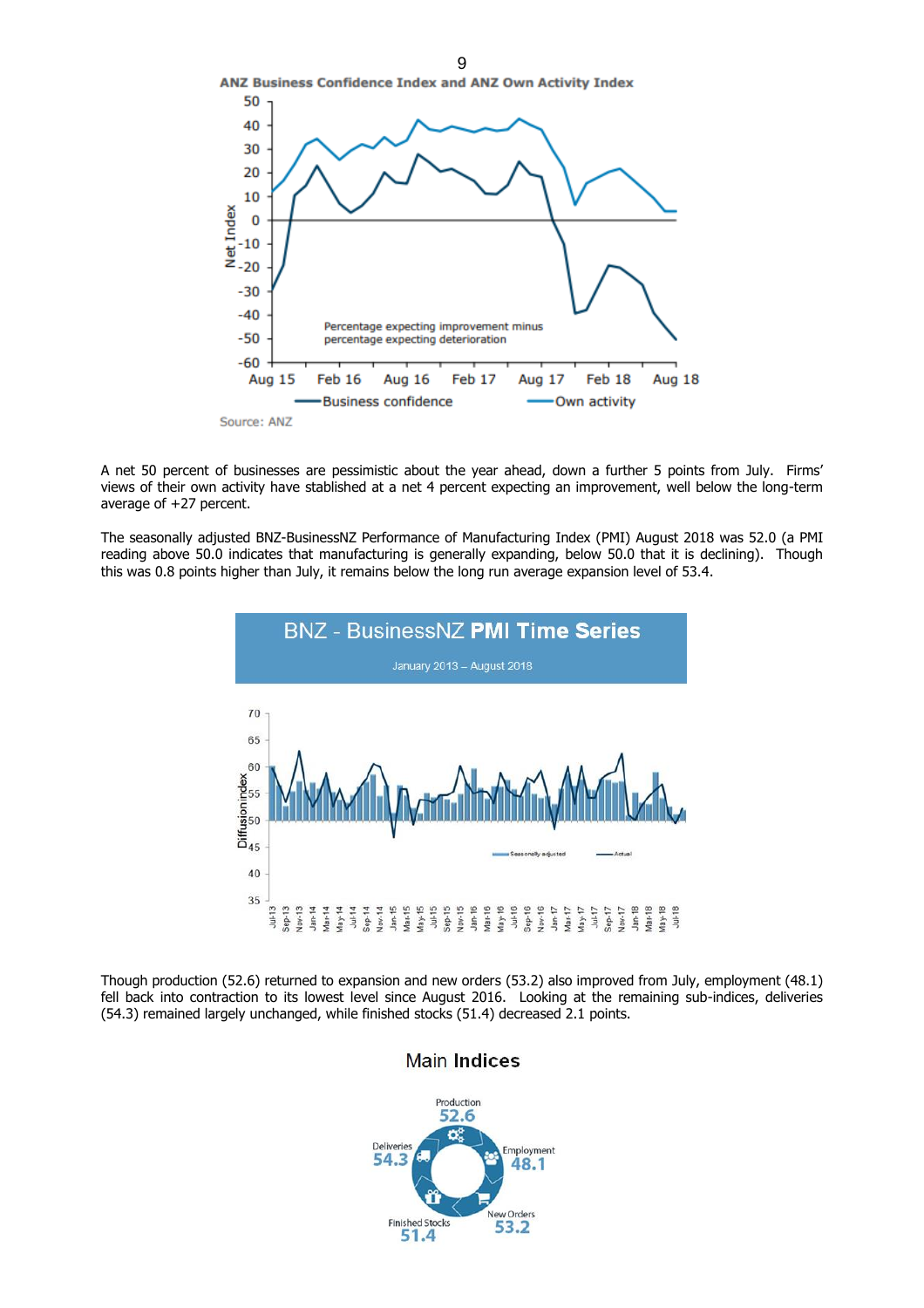Like the PMI, the seasonally adjusted BNZ-BusinessNZ Performance of Services Index (PSI) continues to drift downwards, although from a higher base level.



The PSI for August was 53.2, which was 1.6 points lower than July (a PSI reading above 50.0 indicates that the services sector is generally expanding, below 50.0 that it is declining). This was also below the long run average of 54.5 for the survey.

Looking at the sub-indices, the two key sub-indices, involving activity/sales (53.8) and new orders/business (58.8), both decreased in August, with the former at its lowest point since February. For the third month running, employment (49.9) remains stubbornly stuck on a figure representing almost no change, while stocks/inventories (51.8) showed some improvement from July.



#### **Main Indices**

On a brighter note, the proportion of positive comments in August (56.0) recovered somewhat from the decrease in July (53.8%).

#### **Consumer confidence – cooling**

Consumer confidence, unlike business confidence, is still relatively solid and is now around its historical average, although there has been further slippage of late. A number of factors are likely to be at play, including labour market activity remaining strong, inflation under firm control and interest rates remaining at historically low levels, reducing the cost of borrowing.

The ANZ-Roy Morgan NZ Consumer Confidence Survey showed confidence unchanged in August at 118, around its historical average. Though a little off the high reached in September last year, consumer confidence has been more or less solid for the last couple of years, as can be seen below.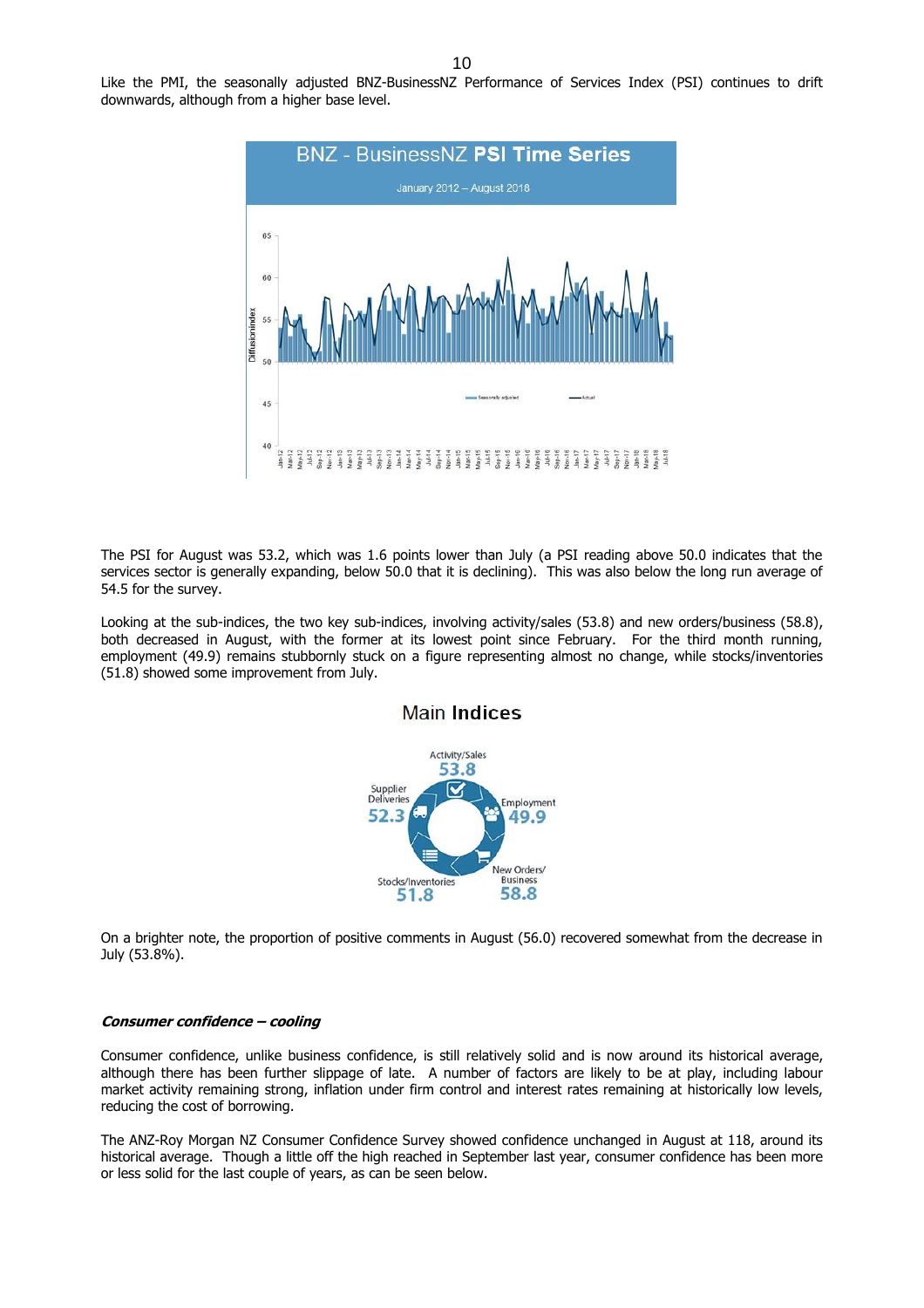11 **ANZ-Roy Morgan Consumer Confidence**



Consumers still appear to have little enthusiasm for paying down debt and household debt levels continue to edge up despite the threat of higher interest rates down the track. Consumers appear comfortable with the fact that mortgage interest rates have been at historical lows for some time now. However, they seem not to have factored in an understanding that interest rates will rise again, perhaps sooner rather than later, putting many households, and indeed some businesses, under financial strain.

Levels of household debt remain high at around 166 percent of household income as evidenced by data from the Reserve Bank. It should be noted that household debt comprises mortgage loans, consumer loans such as credit cards, and student loans.

#### **1.4 Labour market – working parties aplenty**

The Government continues apace with labour relations reform through both legislative changes and the establishment of a myriad of working parties looking at various issues to advance its agenda.

Many reforms have not been welcomed by business as they will reduce flexibility, increase costs, and in general make NZ businesses less competitive internationally. But some working parties are more technical in nature, addressing specific issues that have bothered employers and employees alike such as the much-needed Holidays Act changes, for example. Other working parties will likely result in vigorous debate – such as proposals to set up Fair Pay Agreements.

Below are reports on some of the working groups and their current status.

#### **Fair Pay Agreements**

The Working Group has so far had a number of meetings, and discussions are still at the exploratory stage. To date, no conclusions, preliminary or otherwise, have been reached. Many see the Fair Pay Agreements concept as taking New Zealand back to something like the earlier national award system where third party-agreed terms and conditions were set for most occupations, regardless of employer size or profitability. Some comparison can be made to the Australian Workchoices legislation which has been criticised as failing to leave economic forces free to have their effect. Contrary to intention, that has tended to limit rather than encourage wage growth.

#### **Holidays Act**

Early work of The Holidays Act Working Group has focused on defining issues prior to taking a broader consultative approach. The Group is to look at all aspects of entitlement and payment but will not be covering historical issues over leave payment. These will be managed separately and their resolution might require recourse to the courts, possibly via a test case. The Minister has said he wants the law to be right (with neither side losing out) and to take time to ensure that it is. The Group is to report back within 12 months.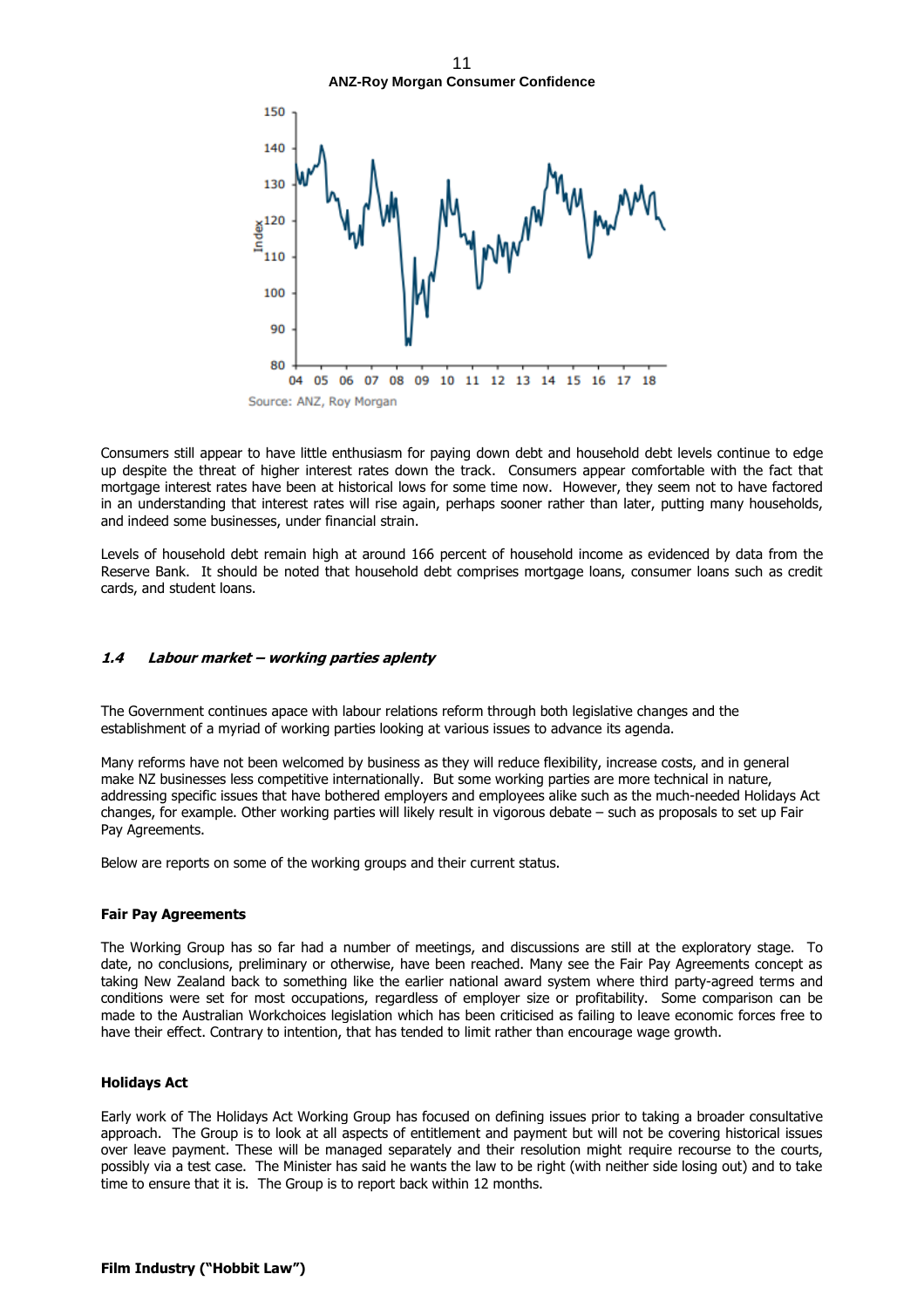This Group, set up to address the Government's election commitment to repeal the "Hobbit law", which protects the status of contractors in the film industry, has now concluded its work. Recommendations to the Minister of Workplace Relations and Safety will be delivered shortly once the full Working Group report is complete. It will focus on ensuring the screen industry (wider than film) remains incentivised to base operations in New Zealand.

The "Hobbit" discussion is a small subset of the wider conversation the Government has committed to have over the relationship between employed and contracted labour. Overall, this contracting versus employment discussion will be one of the most crucial issues employers will have to contend with in the coming months.

#### **Future of Work**

The Group has met, and reports indicate it will focus primarily on four key themes:

- Just transition
- Learning for life
- Technology
- Workplace productivity

#### **LEGISLATION**

#### **Employment Relations Amendment Bill**

The Government's Employment Relations Amendment Bill was reported back from the Education and Workforce Select Committee on 10 September, an extension from its previous report back date of 1 August 2018.

Aspects of the bill have been subject to considerable employer opposition, in particular:

- 90-day trial periods
- Union access to workplaces
- The duty to conclude a collective agreement, and
- The repeal of the ability to opt out of collective bargaining

Though the Bill as reported back contained some technical changes and a tightening up of language in some cases, there is little change that addresses the fundamental concerns that businesses had with the original bill.

#### **Employment Relations (Triangular Employment) Amendment Bill**

The triangular employment relationships issue should be part of the dependent contractor/general contracting discussion but is being addressed separately through the parliamentary process. The bill is currently before the Education and Workforce Select Committee with public hearings yet to begin. The bill's report back date is 29 November 2018 (extended out from its previous 21 September date).

#### **Employment – modest growth and unemployment stabilising**

According to StatisticsNZ's Household Labour Force Survey (HLFS) for the June 2018 quarter, the number of employed increased by 0.5 percent from the previous quarter to reach 2.631 million.

The unemployment rate and the underutilisation rate increased marginally from the previous quarter.

The unemployment rate was up 0.1 percentage point to 4.5 percent while the underutilisation rate was also up 0.1 percentage points to 12.0 percent.

The unemployment rate for males rose to 4.3 percent (up 0.3 percentage points) while for females it fell to 4.7 percent (down 0.2 percentage points).

The underutilisation rate is arguably just as important as the unemployment rate, in that it provides a broader gauge of untapped capacity in the NZ labour market than the unemployment rate alone.

In the June 2018 quarter, Southland had the lowest unadjusted regional unemployment rate at 3.0 percent, while Manawatu-Wanganui had the highest at 6.6 percent.